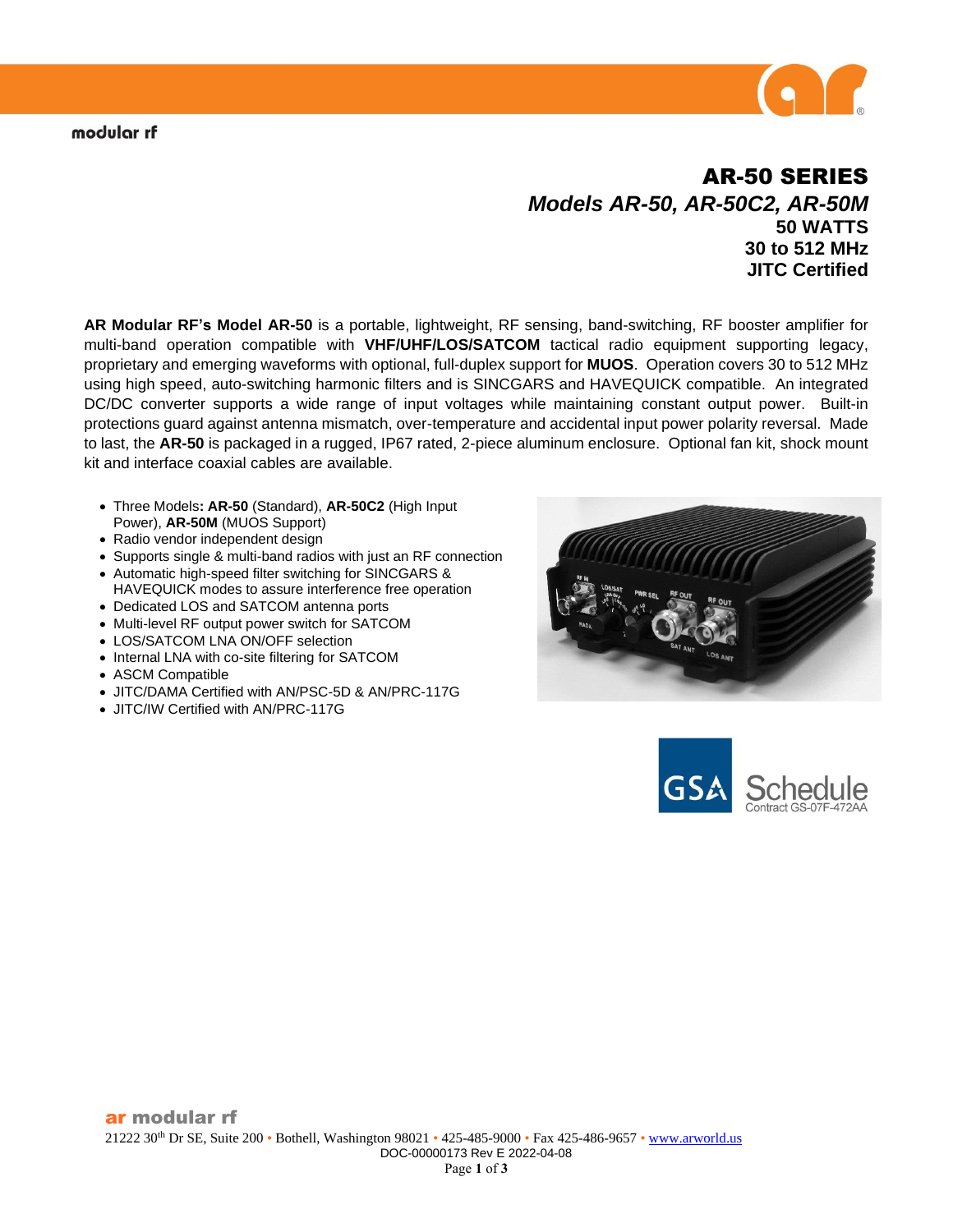

## modular rf

#### **GENERAL SPECIFICATIONS**

The general specifications listed below apply to the **AR-50 Series** of amplifiers [**AR-50**, **AR-50C2**, **AR-50M**] unless otherwise noted. **For ordering, see "Ordering Information – Model Configurations" for detailed information for specific model names**

| <b>ELECTRICAL</b>                   |                                                                                                             |
|-------------------------------------|-------------------------------------------------------------------------------------------------------------|
| <b>FREQUENCY RANGE</b>              | $30$ MHz $-$ 512 MHz                                                                                        |
| <b>POWER OUTPUT</b>                 | 50 Watts CW [+2/-1 dB, typical]<br>@ 50W PEP with 80% AM modulation, <10% distortion typical                |
| <b>INPUT POWER RANGE CW:</b>        | 5 Watts CW typical for 50 Watts Output; Protection for up to 20W CW                                         |
| <b>INPUT POWER RANGE AM:</b>        | 1.5 Watt average (3 - 5W PEP) for 50W PEP output at 80% modulation                                          |
| <b>RF KEYING SENSITIVITY</b>        | 1 Watt typical                                                                                              |
| T/R & FILTER SWITCHOVER TIME        | SINCGARS, HAVEQUICK, HPW, IW, SRW, ANW2, DAMA and ASCM                                                      |
| <b>INSERTION LOSS - BYPASS MODE</b> | 1.5 dB typical (no DC power to amplifier, fault condition)                                                  |
| <b>INSERTION LOSS - ACTIVE RX</b>   | 2.0 dB typical (RX during active T/R switching)                                                             |
| <b>MODULATION</b>                   | AM, FM, or PM, and Tactical communications waveforms                                                        |
| <b>DUTY CYCLE</b>                   | <b>Tactical operations</b>                                                                                  |
| <b>INPUT/OUTPUT IMPEDANCE</b>       | 50 Ohm nominal                                                                                              |
| <b>INPUT VSWR</b>                   | 1.5:1 nominal                                                                                               |
| <b>HARMONICS</b>                    | Better than -60 dBc typical                                                                                 |
| <b>SPURIOUS OUTPUTS</b>             | Better than -70 dBc typical                                                                                 |
| <b>Rx LNA GAIN</b>                  | 12 dB typical                                                                                               |
| <b>Rx LNA NOISE FIGURE</b>          | 2 dB typical                                                                                                |
| <b>Rx CO-SITE FILTER</b>            | Band pass frequency 239 - 273 MHz, Out of band rejection 35dB typical                                       |
| POWER REQUIREMENT                   | 12 - 35.5 VDC filtered and transient protected for 12- or 24-Volt vehicle systems or dual<br>XX90 batteries |
| <b>CURRENT</b>                      | 7.5 Amps @ 24V typical                                                                                      |

#### **ENVIRONMENTAL**

| <b>OPERATING TEMPERATURE</b>          | $-30$ to $+60$ °C Ambient                                                                    |
|---------------------------------------|----------------------------------------------------------------------------------------------|
| ALTITUDE (operating)                  | 15,000 ft                                                                                    |
| <b>IMMERSION</b> (water)              | IP67                                                                                         |
| VIBRATION / SHOCK / HUMIDITY / ENVIRO | Designed to meet applicable sections of MIL-STD-810F/designed for ground/base vehicle<br>use |

### **MECHANICAL**

| SIZE (HxWxD)        | $2.50$ " x 6.00" x 7.50"                                                      |
|---------------------|-------------------------------------------------------------------------------|
| <b>WEIGHT</b>       | 4.4 lb                                                                        |
| <b>COOLING</b>      | Natural convection required; fan kit available (see Optional Equipment below) |
| RF CONNECTORS       | See below - Ordering Information - Model Configurations                       |
| DC CONNECTOR        | Multi-pin connector (Mating Connector Supplied)                               |
| <b>CONSTRUCTION</b> | Aluminum housing with integrated heatsink                                     |

#### **OPTIONAL EQUIPMENT & ACCESSORIES**

| ARM MODEL NAME  | <b>DESCRIPTION</b> |
|-----------------|--------------------|
| <b>FK-AR-50</b> | Fan Kit            |
| <b>SM-AR-50</b> | Shock Mount Kit    |

Speak with your AR Modular RF Sales representative for additional accessories including power pig tails and other items.

### ar modular rf 21222 30<sup>th</sup> Dr SE, Suite 200 • Bothell, Washington 98021 • 425-485-9000 • Fax 425-486-9657 [• www.arworld.us](http://www.arworld.us/) DOC-00000173 Rev E 2022-04-08 Page **2** of **3**